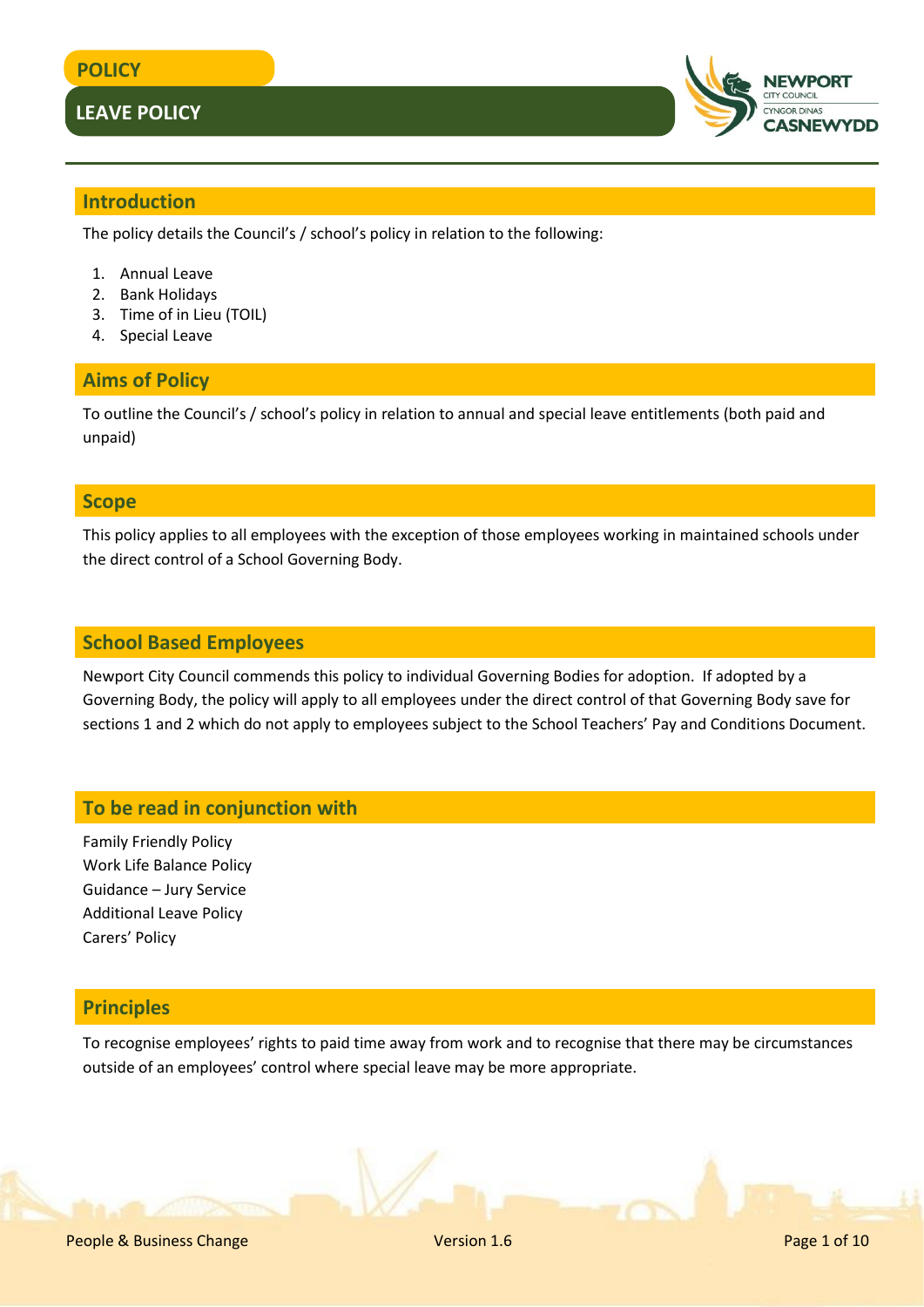

#### **1. ANNUAL LEAVE**

#### **Annual Leave Entitlements**

The full time annual leave entitlement is as follows:

| Up to 5 years continuous local          | 25 days |  |  |  |
|-----------------------------------------|---------|--|--|--|
| government service (for employees       |         |  |  |  |
| covered by the NJC for Local Government |         |  |  |  |
| Workers and Soulbury Committee only)    |         |  |  |  |
|                                         |         |  |  |  |
| Between 5 and 10 years continuous local | 29 days |  |  |  |
| government service                      |         |  |  |  |
|                                         |         |  |  |  |
| Over 10 years continuous service        | 32 days |  |  |  |
|                                         |         |  |  |  |

#### *N.B. The above leave entitlements include the former locally agreed Extra Statutory days.*

The additional entitlement for employees who attain 5 years, and subsequently 10 years, continuous service will be calculated from the date of employment anniversary and is calculated pro-rata for the annual leave year.

#### **Annual leave – Joiners and Leavers**

Annual leave entitlement from previous employers, **including other Local Authorities**, must be settled with them before beginning employment with Newport City Council.

The annual leave year date for new employees joining the Council is the 1 April to 31 March.

When employees leave the Council, their annual leave entitlement will be recalculated from the beginning of their annual leave year up to, and including, their last day of employment with the Council.

Employees shall make every reasonable effort to take all remaining annual leave due to them before they leave the Council. Only in exceptional circumstances, where business needs and/or service provision prevent the management from agreeing leave, will payment be made for any remaining holiday accrued but not taken by their final date of employment.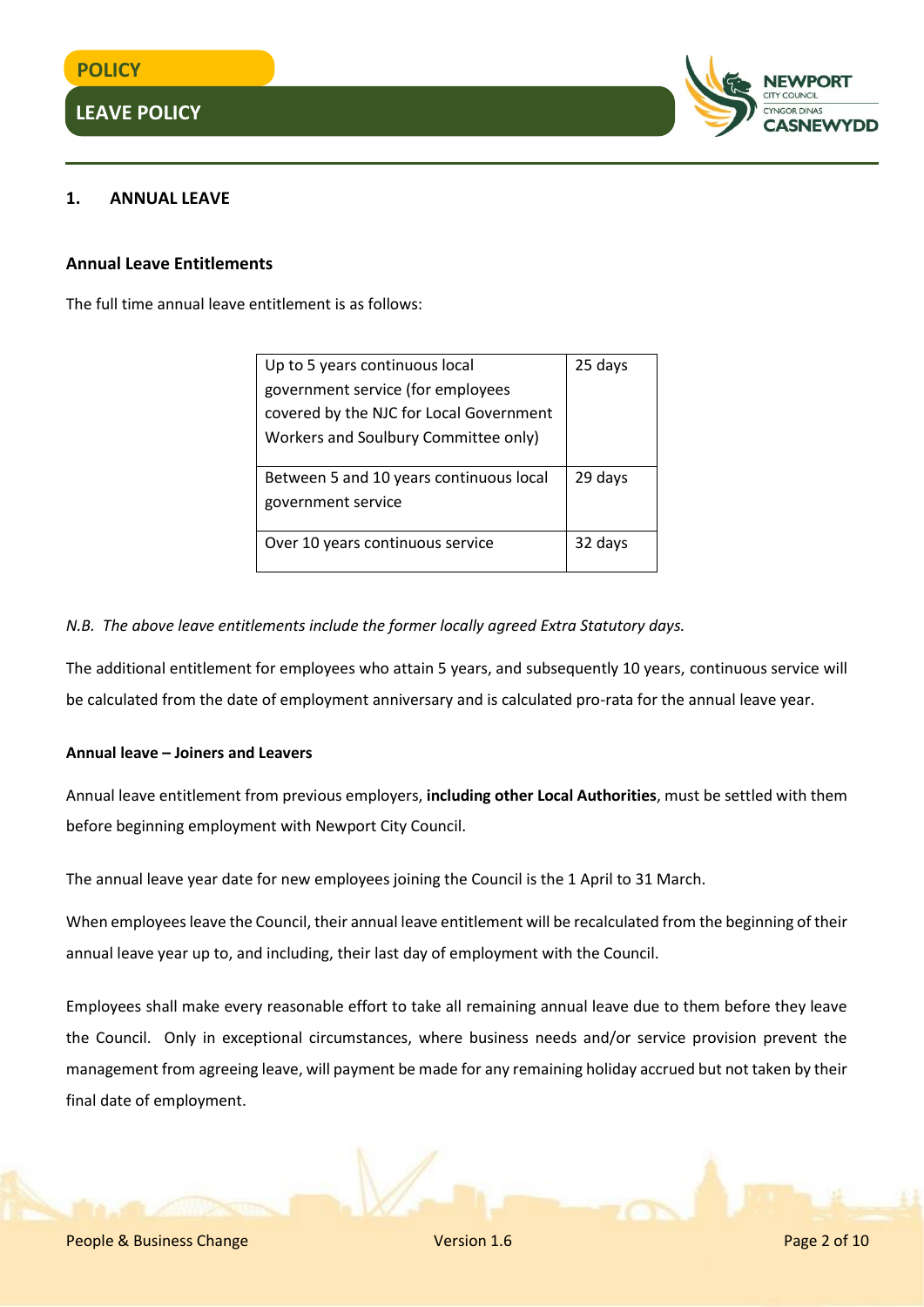

Any annual leave taken over and above the appropriate entitlement will be deducted from the employee's final salary payment.

Annual leave entitlement for employees joining or leaving the Council is calculated on a proportionate basis. Any fraction of a day equal to less than half a day will be treated as a half day. Any fraction of a day equal to over half a day shall be treated as a whole day.

#### **Annual Leave - Part-Time Employees**

Annual leave for employees who work less than 37 hours per week and/or less than 52.143 weeks a year is worked out on a pro-rata basis. For the purposes of calculating annual leave, entitlements will be expressed in hours over the year.

Employees working a term time only pattern shall take annual leave during school holiday periods

Employees who work additional hours will receive a pro-rata entitlement to annual leave, calculated on a monthly basis, expressed in hours and will be paid. Leave entitlement will be based on the statutory minimum (first four weeks of holiday) as per the Working Time Regulations.

#### **Annual Leave - Casual and Relief Workers**

Casual and relief workers leave entitlements will be calculated on a monthly basis, expressed in hours and paid. Leave entitlement will be calculated based on th[e ACAS guide to holiday and holiday pay.](http://m.acas.org.uk/media/pdf/r/c/Acas-guide-Holidays-and-holiday-pay.pdf)

#### **Annual leave and Sickness Absence**

An employee who becomes sick whilst on annual leave is considered as being on sick leave from the date of a doctor's medical certificate; self-certification alone will not be acceptable. Employees in these circumstances may be asked to attend an appointment with the Council's Occupational Health Physician.

Annual leave entitlement continues to be accrued during periods of sickness absence - please refer to the *Management of Attendance Policy* for further guidance. In cases where an employee's sickness absence spans two annual leave years, further guidance should be sought from Human Resources.

#### **Annual leave and Ill Health Retirement**

Annual leave owed will be paid in addition to payment in lieu of notice in the event of an ill health retirement.

#### **Annual Leave and Maternity Leave**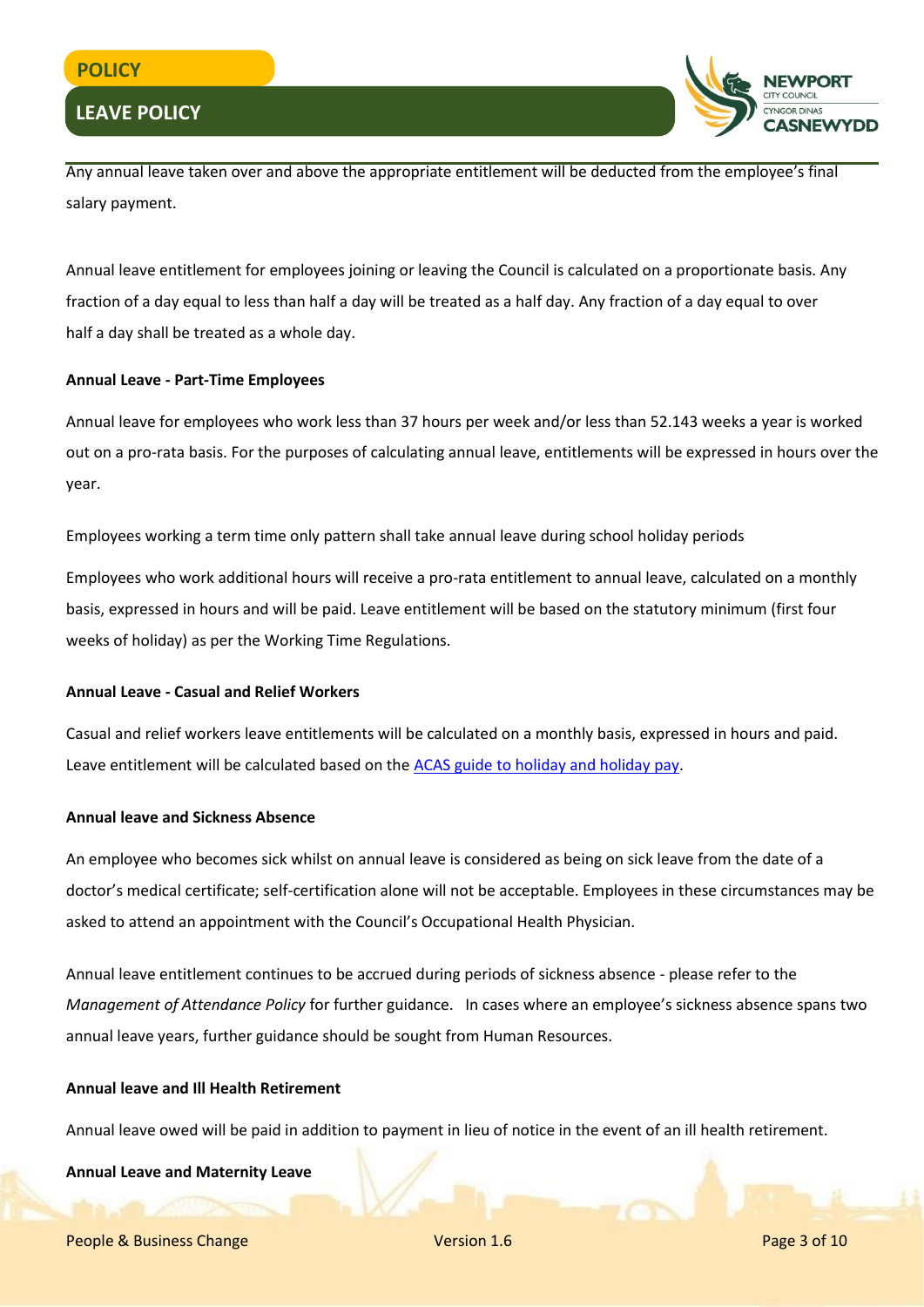

Annual leave is accrued during the entire period of maternity leave. Please refer to the *Family Friendly Policy* for further information.

#### **Annual Leave Notification**

Employees shall plan their annual leave in advance making every reasonable effort to ensure their full annual leave entitlement is taken within their leave year. When planning annual leave, and in advance of submitting a leave request, employees will take into consideration business needs and service provision.

Employees shall submit annual leave requests to their line manager in advance and in accordance with the **minimum** periods set out below:

| <b>Amount of leave</b> | <b>Minimum Advance Period</b> |
|------------------------|-------------------------------|
| Under 1 week           | 1 week                        |
| 1 week                 | 2 weeks                       |
| 2 weeks                | 4 weeks                       |

Leave will not normally be refused unless approval of the leave would impact on service provision or office cover Where it is necessary to refuse a request for leave the manager will advise the employee of their decision as soon as reasonably practicable.

There may be provision, depending on service requirements, for flexibility in these notice periods and in exceptional circumstances these notice requirements will not be followed.

#### **Carry Over of Annual Leave to Next Leave Year**

In exceptional circumstances, where it has not been possible for employees to take all of their leave within their leave year, employees may request to carry over untaken leave to the following annual leave year. The maximum number of days that an employee can request to carry forward is **five** (pro rata for part time employees).

Employees wishing to carry over untaken leave to the following annual leave year should make a formal written request to their Head of Service / Headteacher, detailing the number of days requested to be carried over and the reasons why it has not been / will not be possible to take these days' leave within the leave year. This application should be made a minimum of four weeks' before the end of the employee's annual leave year. The Head of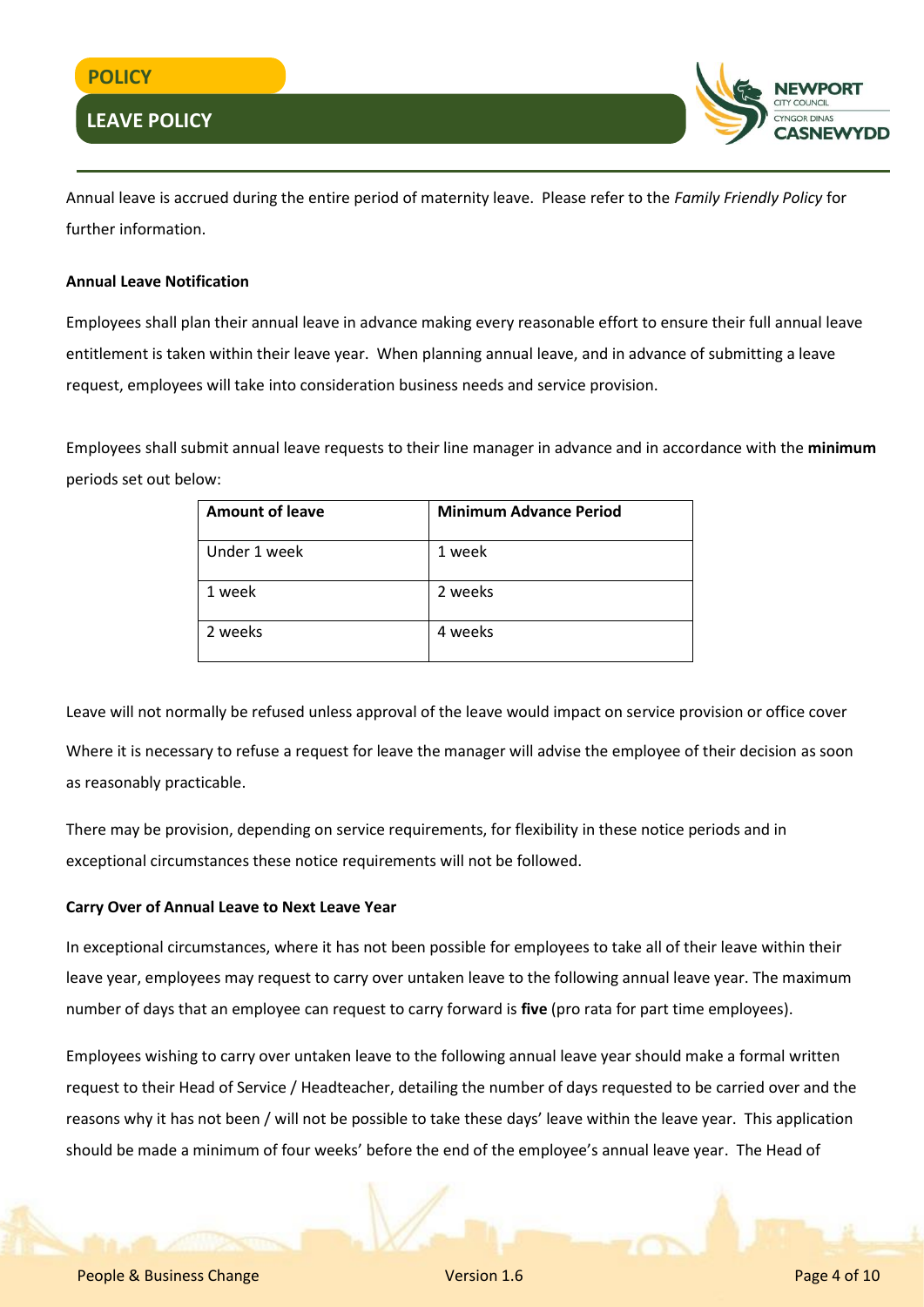

Service / Headteacher will then determine the employee's application and confirm their decision in writing to the employee; their decision is final.

Where an employee has more than five days' untaken annual leave at the end of their annual leave year, any untaken annual leave over the five days' (pro rata for part time employees) will be lost. The Council will not make a payment to employees in respect of "lost" untaken annual leave.

#### **Additional Leave Purchase**

Employees, with the exception of those employees working in maintained schools, are able to purchase Additional leave. Details can be found in th[e Additional Annual Leave Policy.](http://www.newport.gov.uk/documents/Policies/HR-Additional-Annual-Leave-Policy-Nov-2016-Final-v2.pdf)

#### **2. BANK (OR PUBLIC) HOLIDAY AND STATUTORY DAYS**

#### **Entitlements**

For employees covered by the NJC for Local Government Workers the full time Bank Holiday entitlement, assuming an employee is continuously employed for the period 1 April to 31 March, is 8 days.

An indication of when these holidays fall is as follows:

| Easter              | 2 days | Good Friday and Easter Monday |
|---------------------|--------|-------------------------------|
| May Day             | 1 day  | Always a Monday (early May)   |
| Spring Bank Holiday | 1 day  | Always a Monday (late May)    |
| Summer Bank Holiday | 1 day  | Always a Monday (late August) |
| Christmas           | 2 days | Christmas Day and Boxing Day  |
| New Year            | 1 day  | New Year's' Day               |

*Employees are entitled to Bank Holidays during maternity absence. Time off in lieu will be given for these days on employees' return to work (pro rata, where appropriate).*

#### **Bank Holiday Entitlement for Shift Working and Part Time Employees**

Where employees work less than 37 hours a week and/or their working weeks are less 52.143 per annum, a pro-rata entitlement to Bank Holiday leave will apply.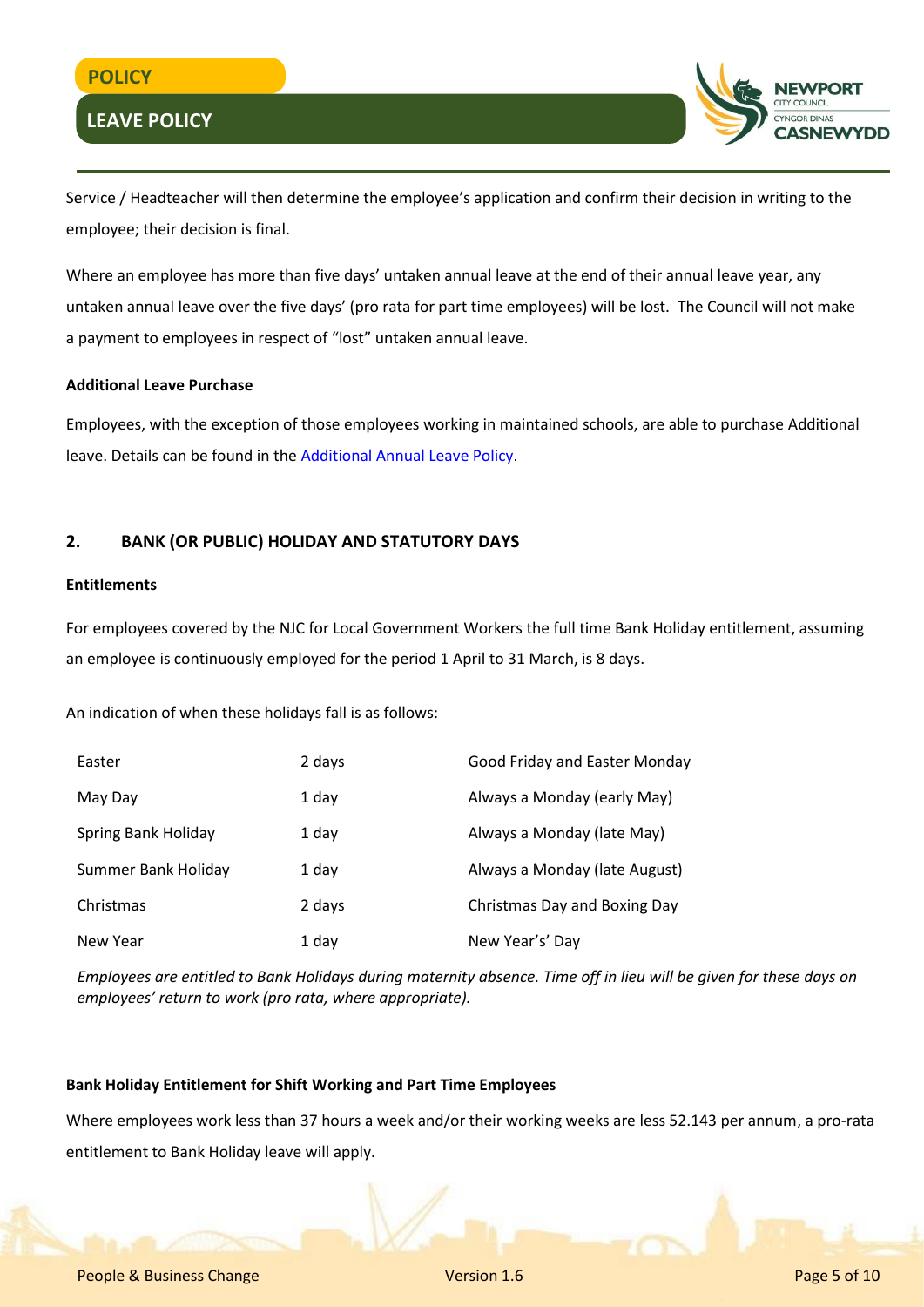

Those employees required to work Bank Holidays shall receive, proportionate to their Bank Holiday entitlement, time off with pay at a later date to be agreed with their line manager.

Bank Holiday entitlement accrues over the year and should not be pre-calculated at the start of a financial year.

Managers should be fair and reasonable when drawing up rotas for Bank Holiday cover to ensure that cover is shared fairly amongst the applicable employees.

#### **3. TIME OFF IN LIEU (TOIL)**

#### **What is TOIL?**

TOIL applies where an employee has been requested by their manager to work above their contractual hours or outside core hours of work in order to meet the needs of the service. For example to help manage a peak in workload or meet a deadline on a project.

In such a situation, the employee can agree with their manager to record the additional hours worked and take it as time off at a later date *in lieu* instead of additional pay.

#### **Application & Scope**

TOIL is not intended to replace additional payments or flexi and these should be the first consideration when requesting additional working. The Flexi scheme should provide sufficient working parameters to avoid the need for TOIL, it is not ideal to have flexi and TOIL in operation at the same time and this should be an exception.

All requirements to work additional hours, alongside how the time will be reclaimed, must be requested and approved by your manager.

TOIL that is accrued from additional working, which would normally attract enhanced rates, will be calculated at the appropriate enhanced rate. i.e. 1 additional hour of work at time and a quarter will accrue 1.25 hours of TOIL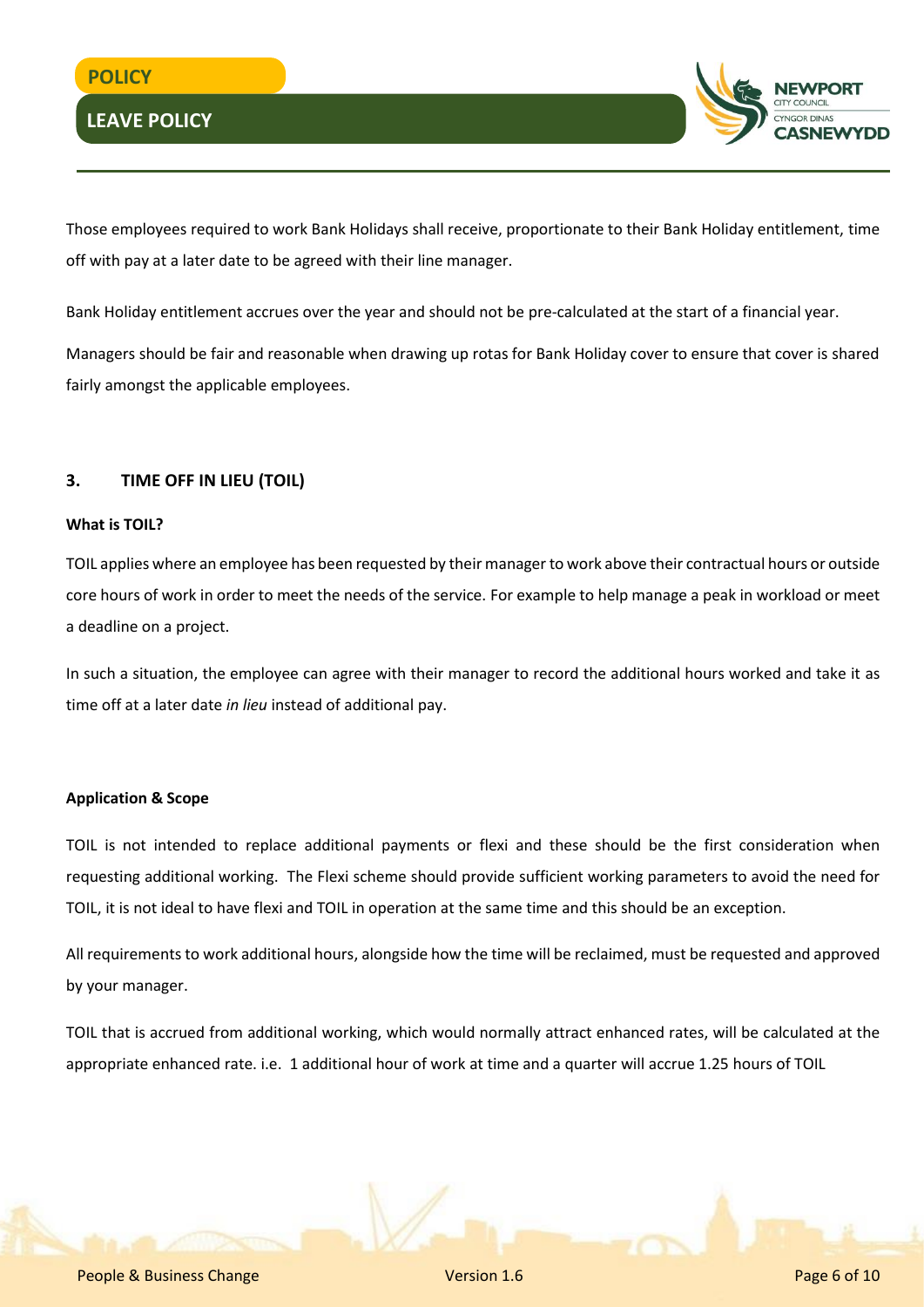

#### **Management & Authorisation**

TOIL should be recorded on iTrent and authorised by your manager.

Requests to take TOIL should be made through ESS or Chatbot and authorised by your manager.

TOIL should be an exception and not a given, accrued TOIL should be taken before normal leave and flexi. Balances of TOIL should not be held for long periods and ideally, the TOIL accrued from additional working should be taken within the following 4 weeks. Any arrangements should be agreed with the manager and recorded.

#### **4. SPECIAL LEAVE**

Newport City Council/Governing Bodies believe that their employees are their most valuable resource and as a result high attendance at work by their employees plays a key role in providing efficient effective services. It is recognised that there may be times when employees need to time to resolve problems outside of work and the provision of special leave to cover certain of these circumstances will contribute to increased morale.

Request for special leave will be considered sympathetically in the light of individual circumstances and may be granted at the discretion of the Head of Service. It is important for employees to consider the needs of the Council and to make every effort to make alternative arrangements wherever possible.

Special Leave granted under this policy is not intended for long term domestic and family situations, which may be provided for in other ways, e.g. annual leave, unpaid leave, reduced working hours etc.

*[An Application for Leave of Absence Form](http://www.newport.gov.uk/documents/Forms/HR-Application-for-Leave-of-Absence.docx)* must be completed for all Special Leave requests.

| <b>TYPE OF</b>         | <b>DESCRIPTION</b>                                                                                                                                                              | <b>AUTHORISED</b>              | PAID/         |
|------------------------|---------------------------------------------------------------------------------------------------------------------------------------------------------------------------------|--------------------------------|---------------|
| <b>LEAVE</b>           |                                                                                                                                                                                 | BY                             | <b>UNPAID</b> |
| Time off for           | Maximum of up to three days leave (see Family Friendly Policy for                                                                                                               | Head of Service                | Unpaid        |
| <b>Dependants</b>      | detailed guidance and procedure)                                                                                                                                                | Headteacher                    |               |
| <b>Serious illness</b> | Up to three days leave with pay per annum for the serious illness of<br>a close relative (parent, spouse, partner or child or relative who<br>depends on the employee for care) | Head of Service<br>Headteacher | Paid          |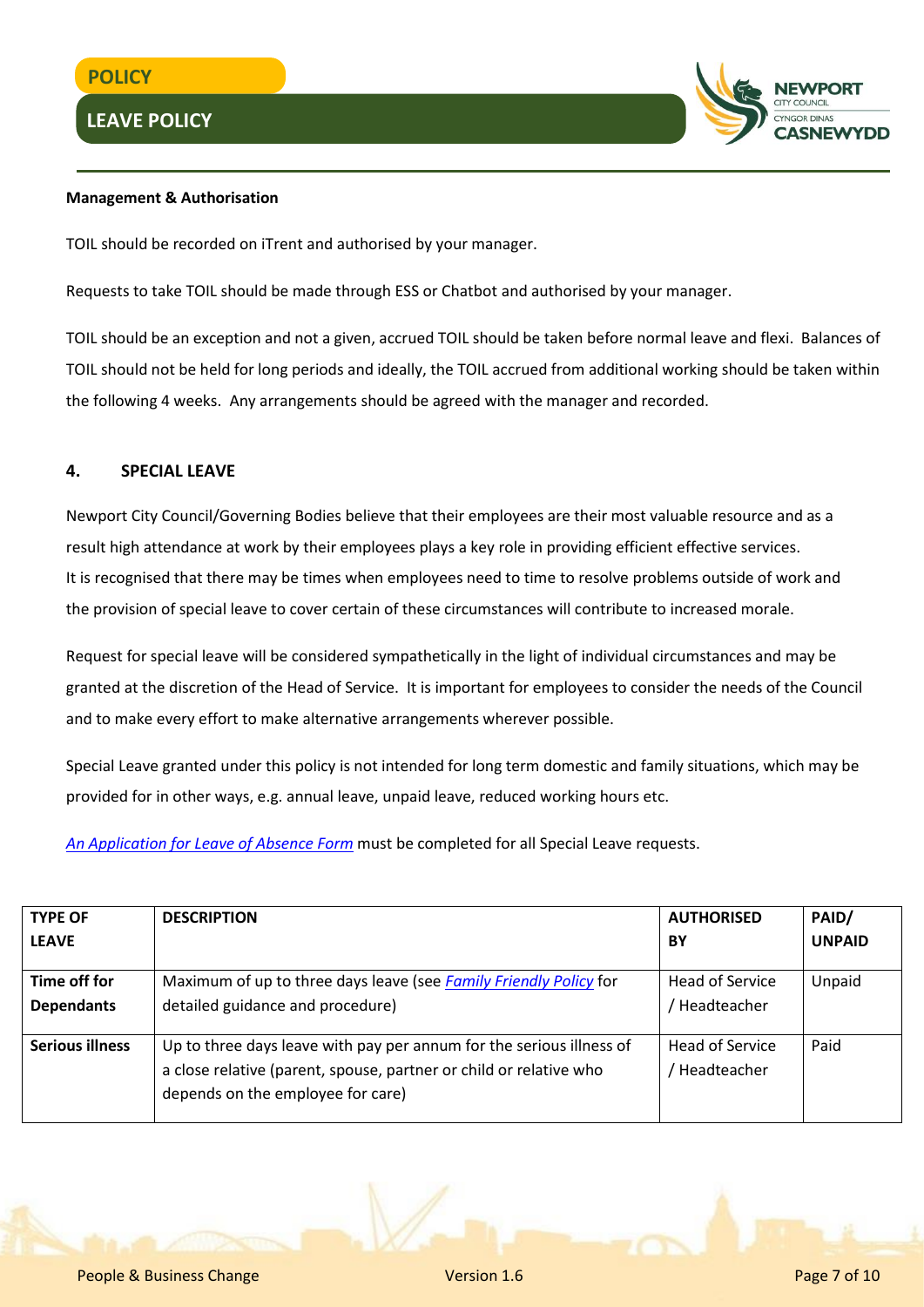# **POLICY**

# **LEAVE POLICY**



| <b>TYPE OF</b>       | <b>DESCRIPTION</b>                                                      | <b>AUTHORISED</b>      | PAID/         |
|----------------------|-------------------------------------------------------------------------|------------------------|---------------|
| <b>LEAVE</b>         |                                                                         | BY                     | <b>UNPAID</b> |
|                      |                                                                         |                        |               |
| <b>Bereavement</b>   | For Spouse / Civil Partner / partner / parent* / son* / daughter*<br>1. | <b>Head of Service</b> | Paid          |
|                      | /sibling* - Up to 5 days' bereavement leave                             | / Headteacher          |               |
|                      | For grandparents - Up to three days' leave including the funeral<br>2.  |                        |               |
|                      |                                                                         |                        | Paid          |
|                      | There is no provision for the members within the extended family        |                        |               |
|                      | (aunts / cousins / in-laws etc)                                         |                        |               |
|                      | * Managers' discretion may be applied to cases where the                |                        |               |
|                      | relationship is a step relationship or an adoptive relationship.        |                        |               |
|                      | ** Individual discretion may be applied in circumstances where the      |                        |               |
|                      | date from death to the funeral is delayed.                              |                        |               |
|                      |                                                                         |                        |               |
| <b>Carers</b>        | 1. 22 hours (pro rata) of paid leave per rolling 12 months.             | <b>Head of Service</b> | Paid          |
|                      | 2. 2 weeks unpaid leave per rolling 12 months, in blocks of one         | / Headteacher          | Unpaid        |
|                      | week.                                                                   |                        |               |
|                      |                                                                         |                        |               |
|                      | (see Carers' policy for detailed guidance and procedure)                |                        |               |
| <b>Funeral</b>       | 1. For Spouse / Civil Partner / partner / parent / son / daughter /     | <b>Head of Service</b> | Paid          |
|                      | sibling / grandparents / In laws (e.g. mother- in-law, father-in-       | / Headteacher          |               |
|                      | law, sister-in- law, brother-in-law, daughter-in-law, son-in-law:       |                        |               |
|                      | 1 day                                                                   |                        |               |
|                      | Aunt / Uncle / Cousin / Nephew / Niece: up to 1 day (this<br>2.         |                        |               |
|                      | provision excludes second cousins, great aunts etc)                     |                        | Paid          |
|                      |                                                                         |                        |               |
| <b>Jury Service</b>  | Leave of absence granted (in full) to an employee receiving a           | <b>Head of Service</b> | Paid          |
|                      | summons to serve on a jury. The employee shall claim the                | / Headteacher          |               |
|                      | allowance for loss of earnings to which he/she is entitled to, and      |                        |               |
|                      | arrangements must be made to deduct from full pay an amount             |                        |               |
|                      | equal to the allowance received.                                        |                        |               |
| <b>Unpaid Leave</b>  | Unpaid Leave of absence may be granted where annual leave               | <b>Head of Service</b> | Unpaid        |
|                      | entitlement has been exceeded.                                          | / Headteacher          |               |
|                      |                                                                         |                        |               |
| <b>Time Off for</b>  | Employees undertaking magistrates' duties or who are elected            | <b>Head of Service</b> | Paid          |
| <b>Public Duties</b> | Members of a principal local authority are allowed 25 days/50 half      | / Headteacher          |               |
|                      | days leave each year.                                                   |                        |               |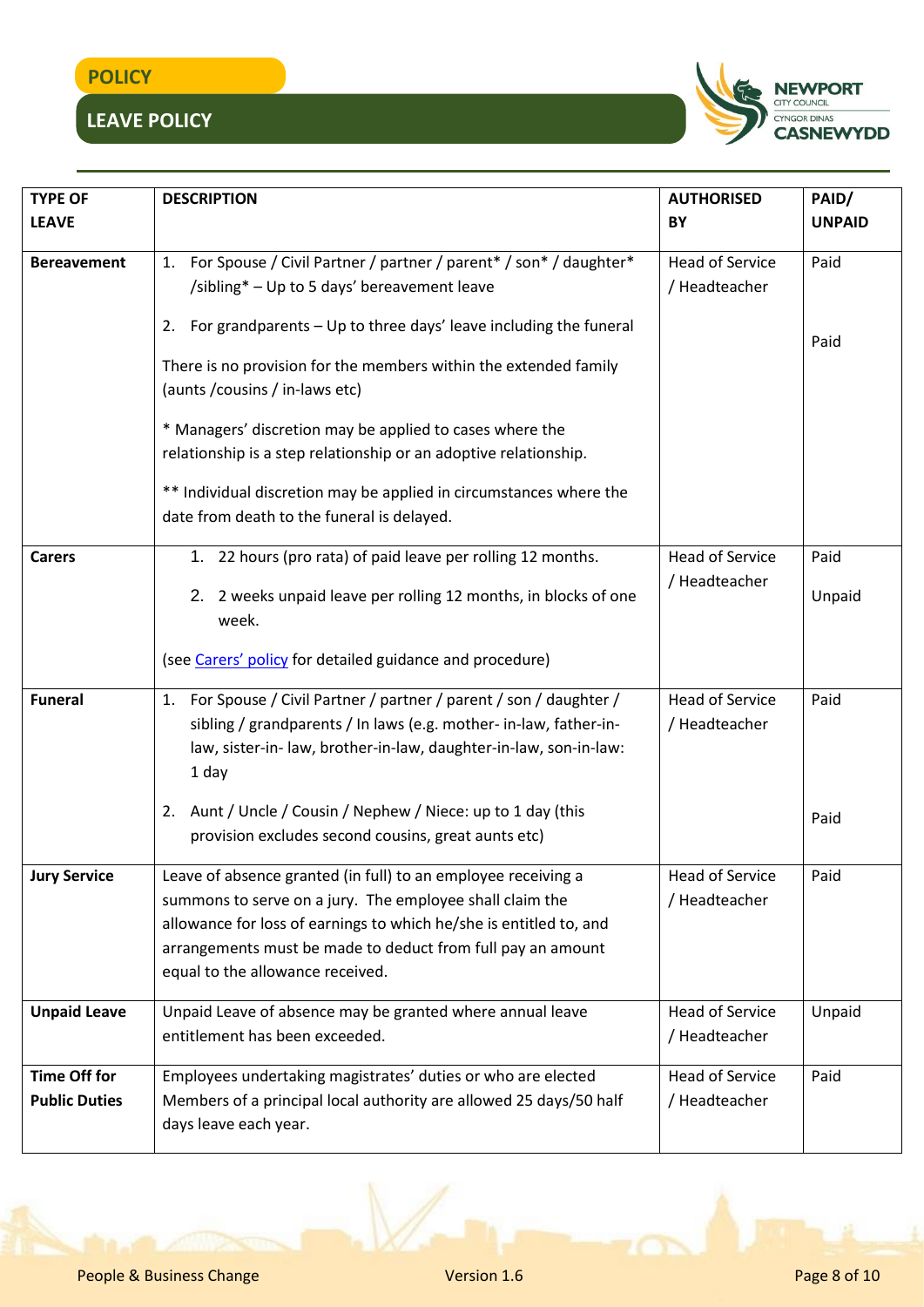## **POLICY**

# **LEAVE POLICY**



| <b>TYPE OF</b>     | <b>DESCRIPTION</b>                                                                       | <b>AUTHORISED</b> | PAID/         |  |
|--------------------|------------------------------------------------------------------------------------------|-------------------|---------------|--|
| <b>LEAVE</b>       |                                                                                          | BY                | <b>UNPAID</b> |  |
| Governor           | Employees undertaking school governor responsibilities which                             | Head of Service   | Paid          |  |
| <b>Duties</b>      | require them to attend daytime meetings are allowed 4 days (8 half                       | / Headteacher     |               |  |
|                    | days) absence each year.                                                                 |                   |               |  |
|                    |                                                                                          |                   |               |  |
| Time off for       | Paid<br>Employees who are volunteer members of the Non Regular Forces<br>Head of Service |                   |               |  |
| <b>Non Regular</b> | are granted leave in addition to their normal annual leave, in order<br>/ Headteacher    |                   |               |  |
| <b>Forces</b>      | to partake in the Non Regular Forces Summer Camp. This is in                             |                   |               |  |
| <b>Activities</b>  | addition to their annual leave entitlement.                                              |                   |               |  |
|                    | Reservists-10 days<br>1.<br>CFAV's - 5 days<br>2.                                        |                   |               |  |

| <b>Created By:</b>      | <b>Human Resources</b> |
|-------------------------|------------------------|
| <b>Date Created:</b>    | <b>July 2019</b>       |
| <b>Reviewed By:</b>     | <b>Kevin Howells</b>   |
| <b>Date Reviewed:</b>   | 11/03/2020             |
| <b>Current Version:</b> | March 2020             |

## **Document Control**

| <b>Version</b>   | <b>Date</b>             | <b>Author</b>       | <b>Notes/Changes</b>                                                            |
|------------------|-------------------------|---------------------|---------------------------------------------------------------------------------|
| V <sub>1.6</sub> | 03/07/2019              | Human Resources     | New template, addition of carers' leave and update to<br>armed forces time off. |
| V <sub>1.7</sub> | 11/03/2020              | Human Resources     | Inclusion of TOIL                                                               |
| e.g. $VI$        | Click to<br>enter date. | Click to enter text | Click to enter text                                                             |
| e.g. $VI$        | Click to<br>enter date. | Click to enter text | Click to enter text                                                             |